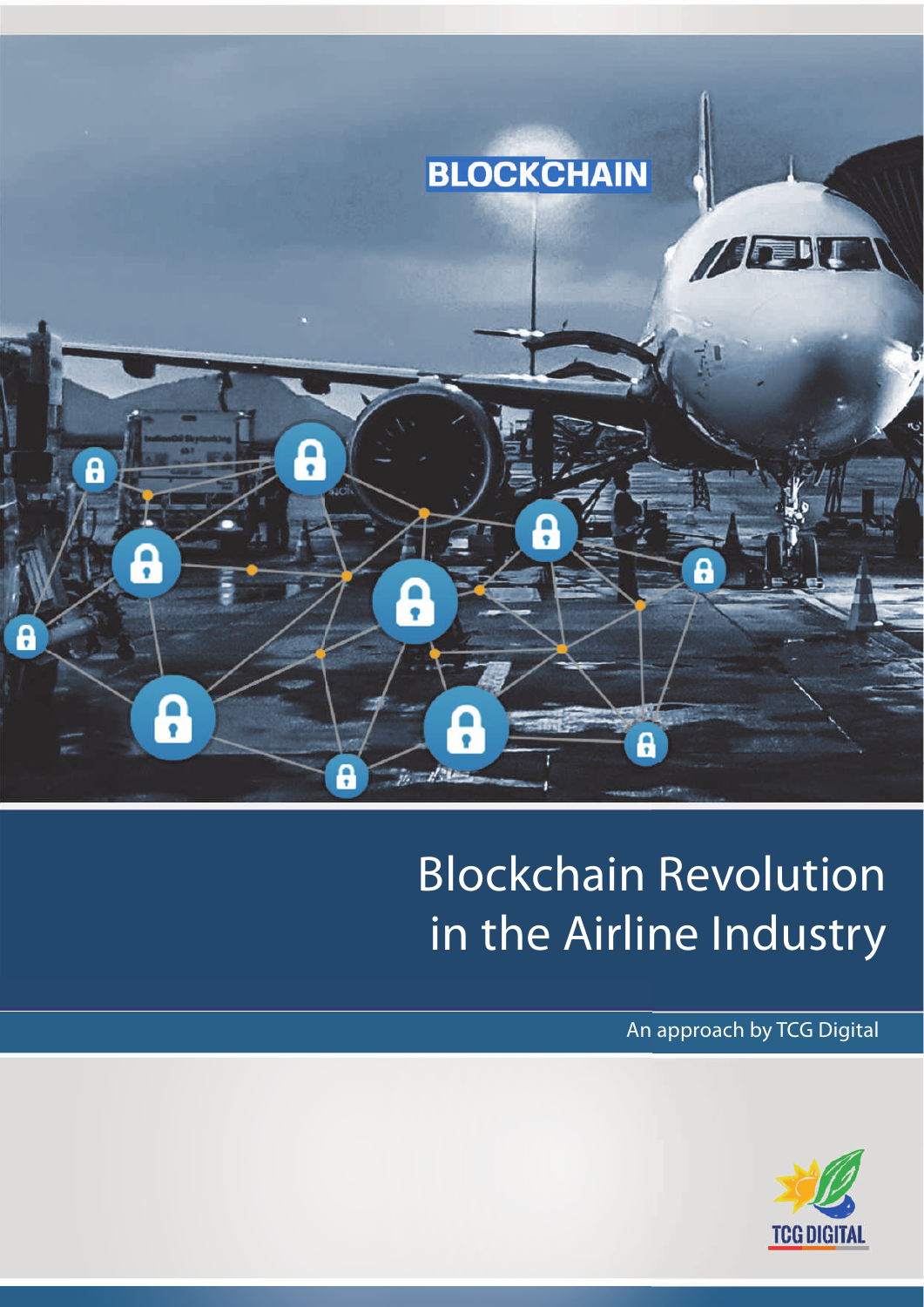



#### Blockchain Revolution

 $B$ lockchain is perhaps the biggest buzzword in the technology landscape today. Simply put: a blockchain is a distributed ledger that provides a way for information to be shared and recorded by a network of users. The key feature of blockchain is that every user of the network stores a full copy of the information. And, each new update made by any user on the network

must pass a consensus validation check from all the other members, after all members agree the ledger is updated. Any digital form of information can be stored such as transactional data, identities, artefacts and even contracts. Each new block of information is then added to the chain.

The transformational aspect of blockchain, a result of its distributed nature, is that each transaction is accessible to the entire network. This aspect increases transparency and trust as it offers the possibility to every user to view

every transaction in the network. The cryptographic algorithms validate how transactions are bundled into blocks and how blocks are added (consensus), thus ensuring the integrity and immutability of the network. If any one member of the network attempts to change, rather, defraud the ledger, the network will immediately reject the transaction as it not valid.

This is the key feature of blockchain technology because it allows the blockchain to replace trusted middlemen with a mathematic algorithm. By automating the validation process, it helps reducing the cost because the same job can be performed for a fraction of the cost and in a much quicker time. Blockchain technology builds trust across this system by leveraging cryptography, which is the core building block of this technology.

### Potential use cases for Airlines

The following examples of uses cases of blockchain technology just scraps the surface and it offers a perspective on a technology that could completely alter the future of the airline industry. The structure of the broader airline industry aligns very well with the characteristics of blockchain technology. There are plethora of touch points and systems, such as GDS, OTAs, airports, immigration authorities, government bodies, and industry bodies, which power the travel journey, resulting in an explosion of data and data exchange services.

Each actor across the travel journey requires, collects, stores and often shares traveler and operational information. This results in a web of complex and seemingly endless data reconciliation that takes place behind the scenes.

Even within an airline, there are a number of systems in play that does not allow data exchange to be straightforward in most scenarios. And in the airlines industry, not only are operational integrity and revenue generation at stake when something goes wrong, but so are safety and security.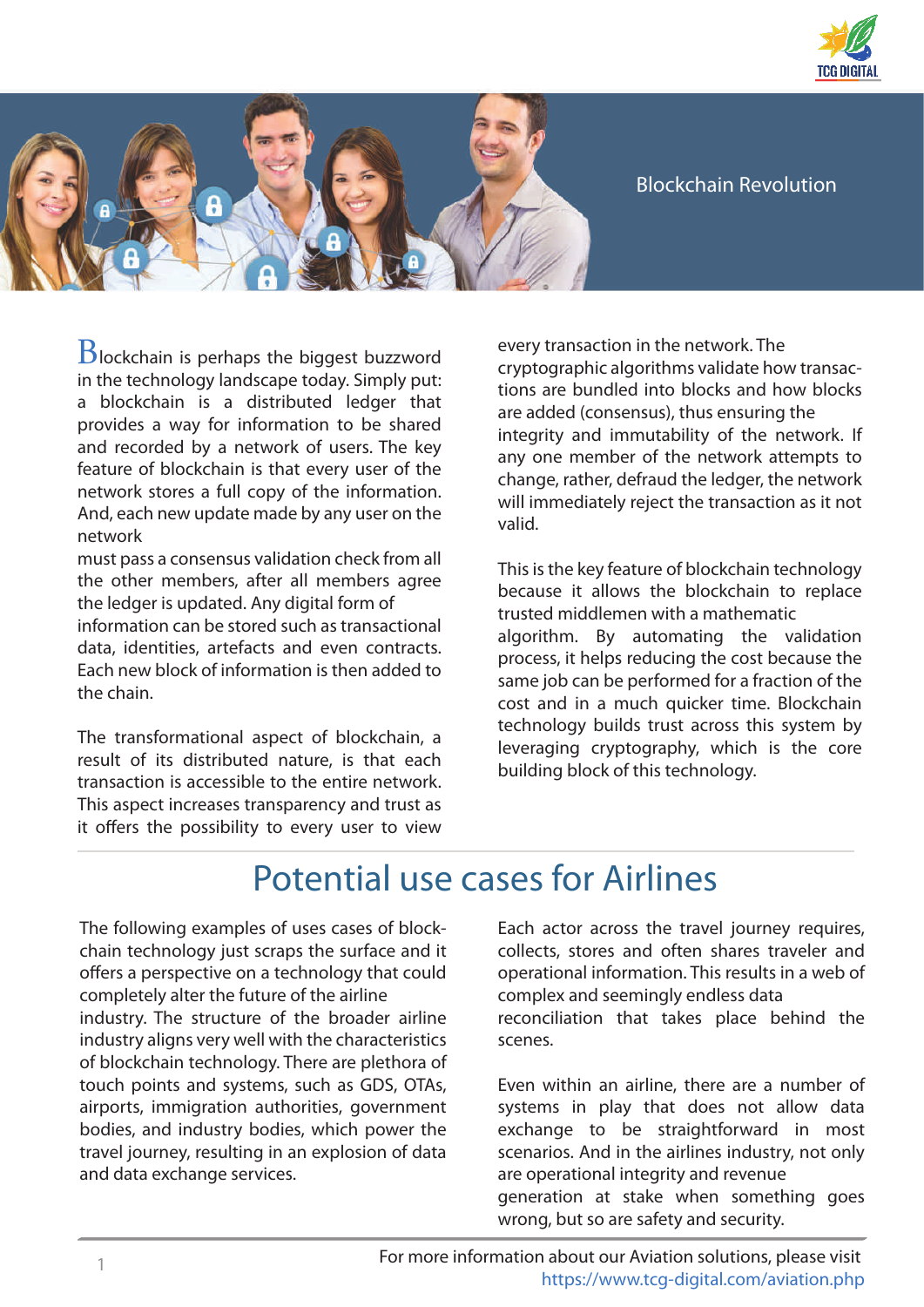



 $\blacksquare$  Loyalty: Loyalty is a significant part of the airlines industry. In a traditional setup, there is a time lag between points earned and accrued in a system and when a traveler can redeem those points. The blockchain technology transforms this part of the business by tokenizing loyalty points that will help customers to instantly unlock value by allowing them to redeem the points instantly. The blockchain based digital wallet will allow the loyalty member to redeem their frequent flyer credits at retail partners.



 $\blacksquare$  Ticketing: An e-ticket is at the center of the entire airline industry. An e-ticket stores a lot of information not only in terms of volume but also qualitative. By using blockchain technology, airline can dematerialize this massive data to ensure better performance and tracking. The airline industry can strategically decide to use smart contracts and define how a ticket is sold and used across the entire system. This opens a number of possibilities to maximize real-time distribution of tickets to customers.



**Maintenance:** The current system of maintenance logs is cumbersome and, in many instances, is based on plain paper binders. The blockchain technology can help transform the way the maintenance logs are accessed thus unlocking a great potential to improve

operational efficiencies across the entire value chain. The blockchain technology enables the industry to ensure the authenticity of the parts by storing and sharing information such as where they were sourced from, who handled which part and where is it going from here. This visibility is a game changer, and can push the practice of maintenance, safety and aircraft security to a whole new level.



Security & Identity Verification: The fundamental value proposition of blockchain technology is its ability to enhance security. The primary concern for every airline, like any other organization, is data privacy. This unique value proposition and the primary concerns present a great opportunity for the airline to further improve its data security. The security features of blockchain technology, especially the data wrappers, further enhance data authenticity and security.

### Conclusion

The above list of use cases are just the starting point and there are other applications for blockchain. With more technologies entering the market, it offers an opportunity to further improve efficiency across the entire travel journey.

Blockchain technology, in most cases, will run in the background and will be leveraged by other software applications across the value chain. It is evident that blockchain technology is here to stay and airlines need to leverage the technology to gain a competitive edge by reducing costs, increasing transparency by presenting a true picture, improving operations and finally, enhancing customer experience.